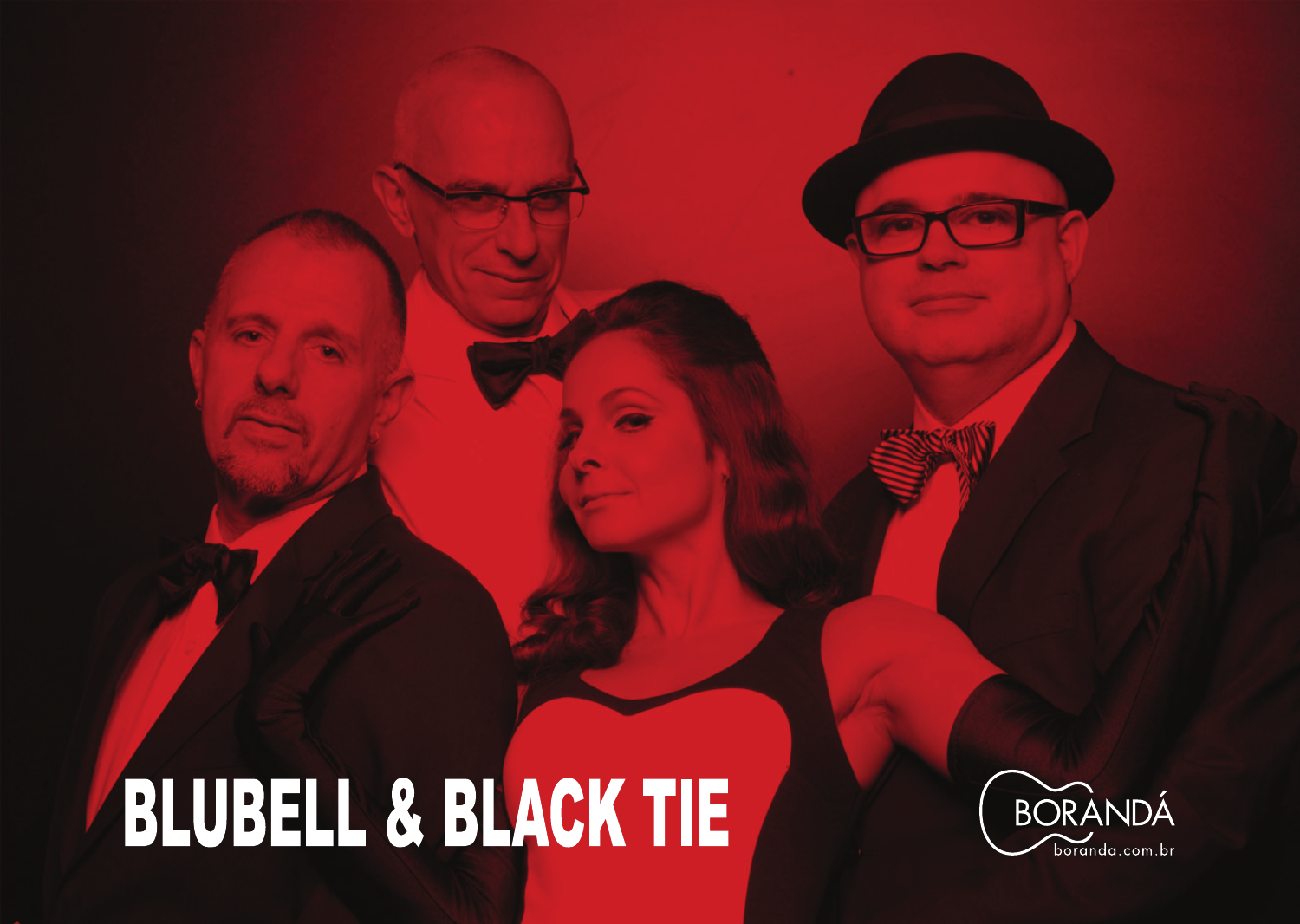A classic rock from *The Who* joins a standard one from Cole Porter. An anthem from Edith Piaf's repertory converses with a ballad originally released by Michael Jackson. It all flows into a samba from Nelson Cavaquinho, from the Mangueira community. It doesn't matter the origin, the time or the style; in the first CD that puts together Blubell and the Black Tie trio (comprised of Mario Manga, Fábio Tagliaferri and Swami Jr.), all songs receive the same elegant treatment, with acoustic sonority and well created melodies and harmonies.

"*The idea was to take a repertory from several areas and make a selection with a chamber ensemble. It's a chamber pop, as Blubell defines it*", says Swami Jr. "*It's a CPM album: Cool Popular Music*", states Manga. More than that, it's a work that unveils a great sound identification between artists from two different generations. At one side, there is a confident young lady with a remarkable voice tone. At the other side, there are three musicians with an extensive curriculum of works in Brazilian music. Blubell & Black Tie was produced with resources from the Cultural Action Program of São Paulo State (Programa de Ação Cultural do Estado de São Paulo, ProAC).

Blubell is the stage name of Isabel Garcia, a singer and composer from São Paulo. After starting her career as a member of independent bands, making special performances in concerts from *Funk Como Le Gusta* and working in advertising jingles, her debut album was *Slow Motion Ballet* in 2007. However, it was in her second album, *Eu Sou Do Tempo Em Que A Gente Se Telefonava* (2011), recorded in collaboration with the jazz quartet



## BLUBELL & BLACK TIE

www.boranda.com.br/blubell\_blacktie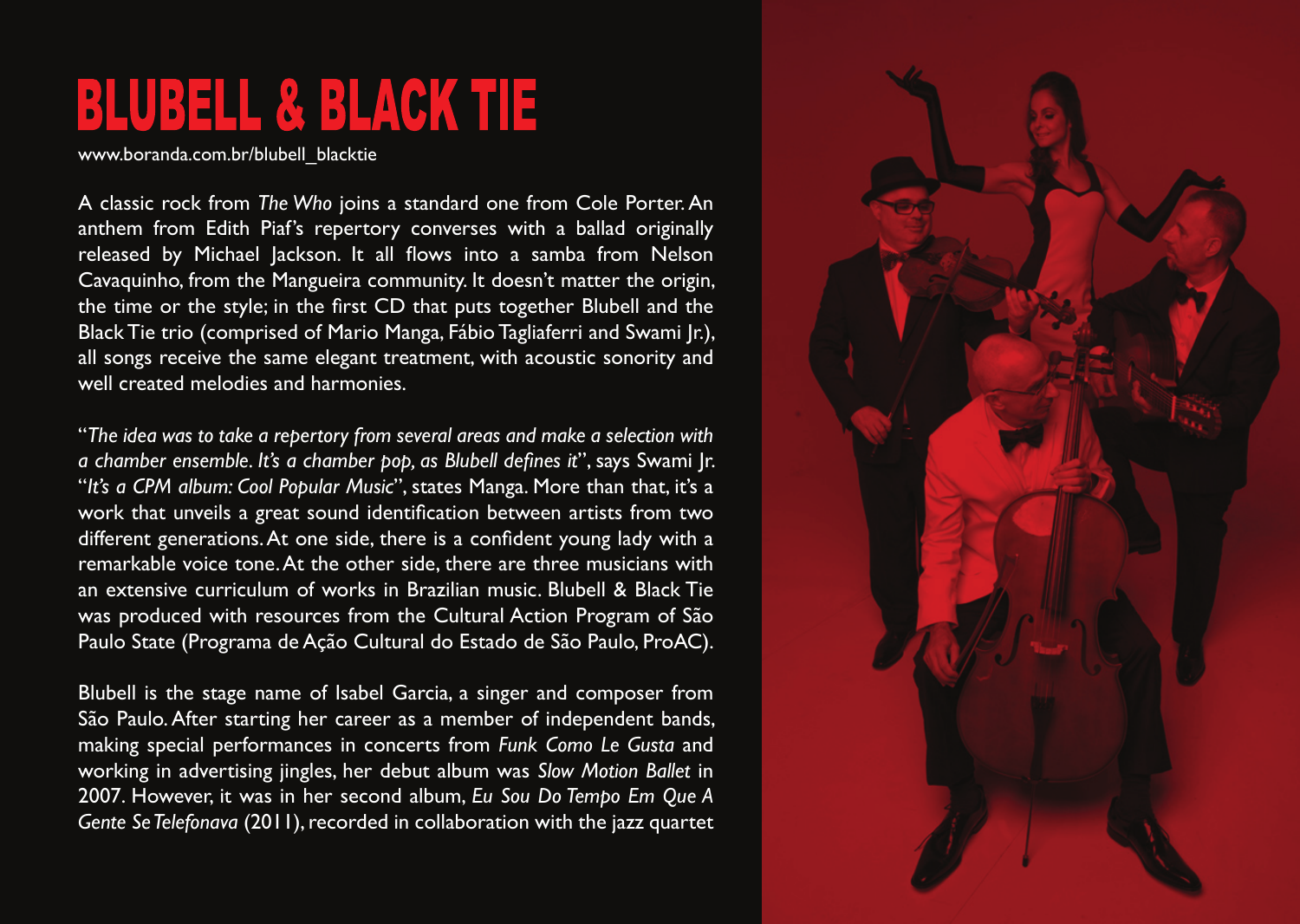

*À Deriva*, when she showed a more personal and defined style, singing songs exclusively composed by her.

In 2011, Blubell was invited to participate in the *Cordas na MP* Project, at SESC Pinheiros, directed by the violist and arranger Fábio Tagliaferri. For the first time, she sang with Mario Manga, Swami Jr. and with Tagliaferri himself. "*I was raised listening to their songs, although I didn't know Música Ligeira. We got along very well and there was a great connection – personally and musically speaking*", she says.

*Música Ligeira,* to which Blubell refers, is a multi-instrumental trio that, during the '90s, produced an elegant and fun music. The group was created from a duo comprised of Mario Manga and Rodrigo Rodrigues, who presented short musical skits on the comedy TV show *TV Mix*, directed by Fernando Meirelles at *TV Gazeta*.

Manga alternated between guitars, mandolin, cello and mouth percussion, while Rodrigues played the harmonica, sax, tambourine and guitar. Both sang. The great repercussion of the duo on TV led them to stage, and they soon became a trio when Tagliaferri arrived to sing and added the viola, guitar and acoustic bass guitar.

Wearing their typical sunglasses, the members of *Música Ligeira* used to play from João Gilberto songs to Stevie Wonder songs, besides of *Beatles,* Chico Buarque and Paul Simon. There was always humor in the arrangements, with funny musical jokes that entertained the audience and yielded loyal fans for the group, like Caetano Veloso and Arnaldo Antunes.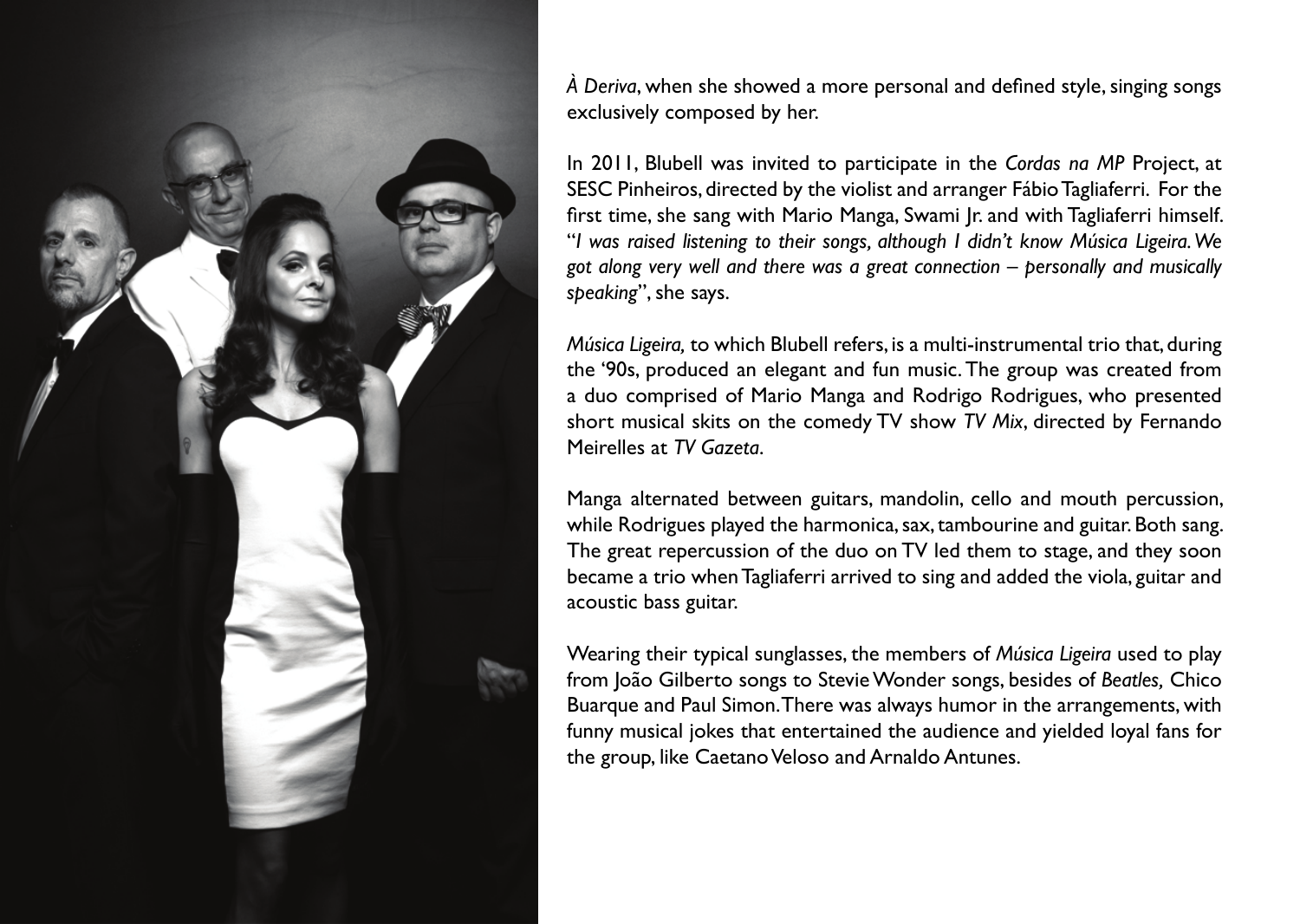The 16-year trajectory of *Música Ligeira* was suddenly interrupted in 2005, when Rodrigo Rodrigues passed away, victim of leukemia. Without their partner, Manga and Tagliaferri decided to terminate the group.

Therefore, now that they are back together in Black Tie, making a new trio with Swami Jr., it is natural to make comparisons. "*After all, we have this*  Música Ligeira *style to play*", explains Tagliaferri. However, there are many characteristics that differentiate both works. The instrumental part is reduced and there is a chamber tone: Manga playing the guitar and cello; Swami playing the bass and seven-string guitar; and Tagliaferri playing the viola.

The arrangements, always created by one of the three musicians, have also received special attention. "*This CD is more classic. At* Música Ligeira*, we used to create the arrangements while practicing. Now we have everything written. Besides, the repertory has our own compositions: one is mine ('Here', in partnership with Rodrigo Rodrigues) and another one is Blubell's ('Blue')*", says Fábio Tagliaferri.